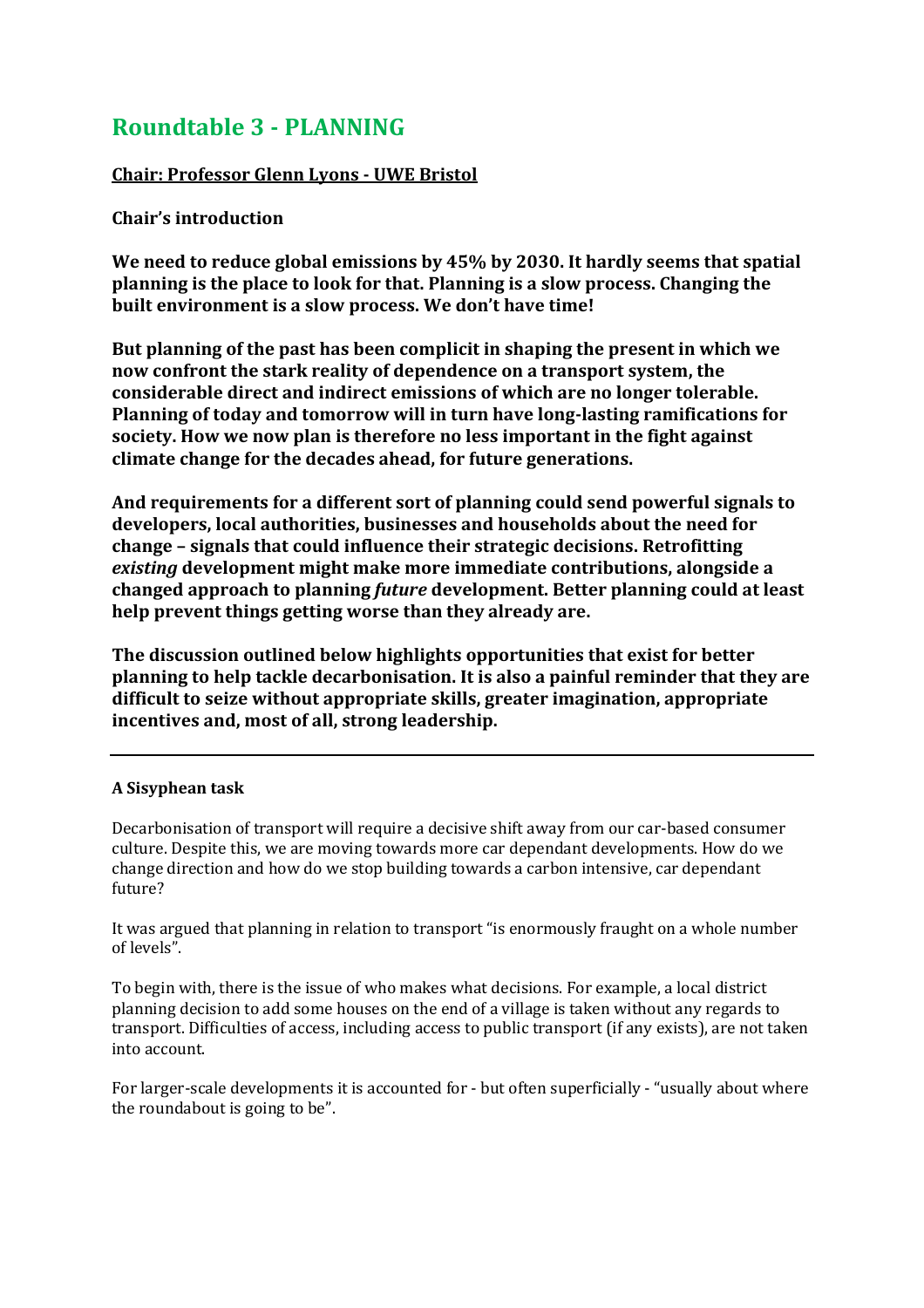Another contributor argued that we need to challenge planners and developers to give more attention to matters of access, beyond how people travel to work, with wider consideration due to how to access shops, places of ducation, leisure opportunities and so on.

The introduction, 20 years ago, to WebTAG [which contains the Department for Transport's guidance on appraisal of transport schemes], focused attention on how 'to produce the most efficient transport system knowing the trips that people want to make'.

So planners took a view of the trips and then worked out what kind of transport system would most quickly solve the problem of how to fulfil the making of those trips. There was no regard to influencing the number of trips, and no regard to influencing mode choice or to questioning whether slow(er) modes had legitimacy or even appeal.

"It was all about speed because the whole thing was predicated on the value of time, which everybody was going to be able to save and use for other purposes if they went faster from A to B.

"If there's one thing that we've learnt it's that people don't save time, they go further, they go farther, they use a different mode, but they're not saving time. The amount of time that people are prepared to spend travelling has been pretty much constant for the last 50 years.

"We have to continue to attack the way transport decisions are made."

Effective transport planning was likened to a Sisyphean task. One contributor observed: "We have known since the 1960s that transport and land-use are closely linked and that land use policy affects travel patterns. Yet 60 years on we are still seeing housing developments in the wrong places, and designed in a way that embeds car use. Despite all these planning reforms over the last 60 years we have not actually managed to tackle that."

Another contributor pointed out that each country has its own DNA and its own way of doing things, and each country thinks that the way it does it is the right way.

"The UK has always been a country that makes sure it does things properly, it has committees and research etc. This is why you are going to have a high-speed rail line half a century after the French managed to do it. I'm not saying that's wrong. I'm just saying it happens in different ways."

"In the UK we get stuff back from the authorities saying we love what you're doing, and we really believe in it and this is the way forward. But just in case let's build the road anyway and we will do your stuff too. There comes a point in the planning process when we really need to be stronger and say 'no'.

Another contributor remarked: "What planning must do is stop things getting worse even if it can't turn it's attention to making things better as rapidly as we might like."

#### **A broken system**

Offering a local authority perspective, one contributor remarked: "I've been really really shocked by the lack of connection between planning and transport. Transport is brought in through the lens of people who just need to get planning applications through.

"It's interesting to try and change the order that conversations happen. There are joined up conversations within authorities but at the moment planning is at odds with where I am trying to come from with a transport and highways perspective. A travel plan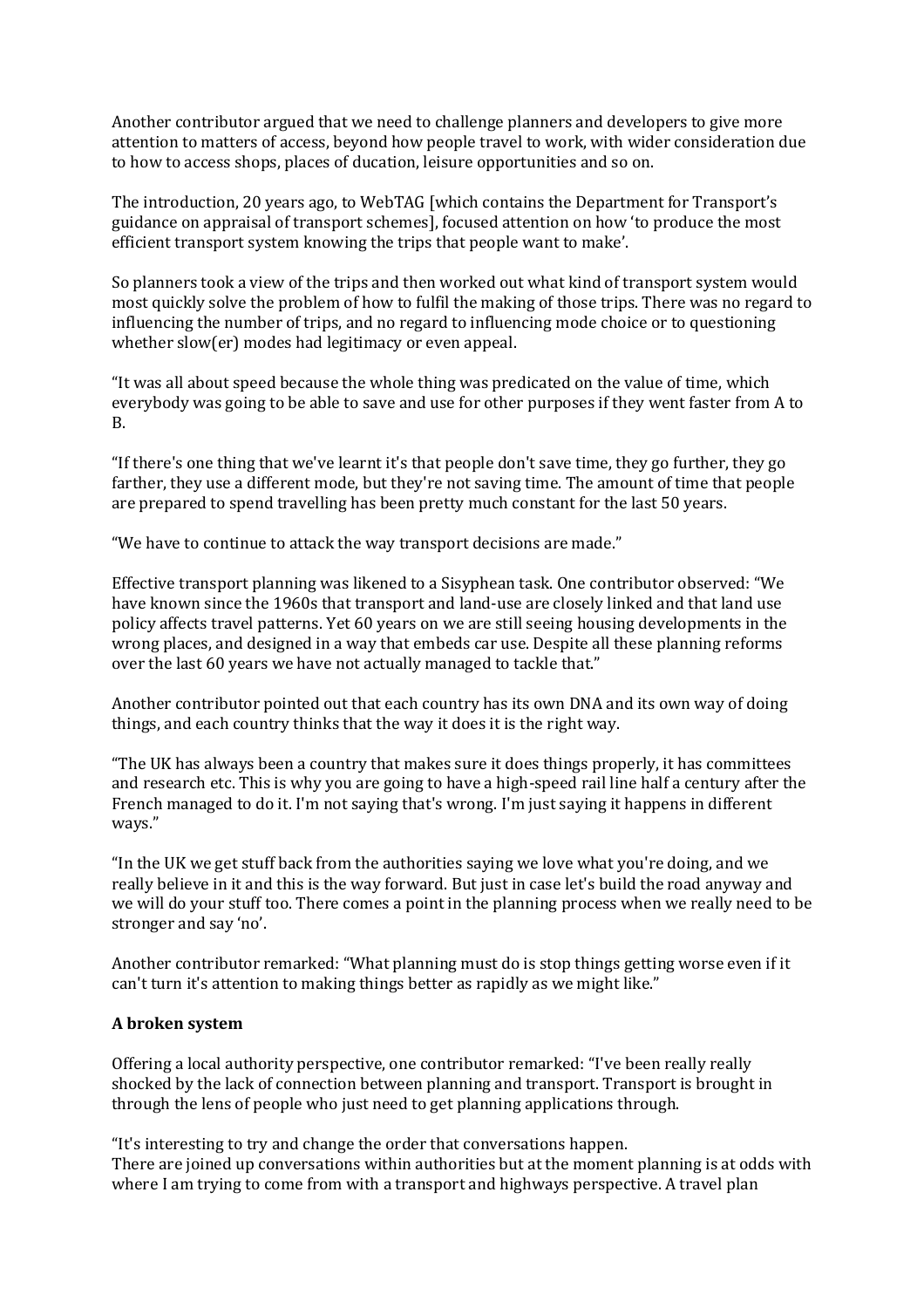doesn't make an unsustainable development sustainable and it never will. We are trying to get them to consider the long-term carbon impact that they are going to have with the planning applications that are coming in in."

Developers want high levels of viability in line with their own objectives, and to get applications through, and they push resource-deficient local authorities to agree to things. They take sites and they break them up and they sell them on, and this fragmentation means that you don't get the overarching picture you want for developments.

"I've seen some cases that will make your hair stand on end. Completely car dependent development with no urban realm, no connectivity, no pavements, no pathways - there's no chance of people making any journeys by anything other than car. They haven't got connections, they haven't got services - middle low-density, car-based development that you need to drive to get anywhere to."

There is work to be done to educate planners on the need for new approaches: "There's an absolute tonne of work to be undertaken in this discipline to actually get people from a local authority on the same page, to help them to understand they've been in this role for 20 years but things have changed. Aspirations are different, ambitions are different, and that 25% change [reduction in car kilometres] by 2030 doesn't figure in anybody's mind unless they are in a conversation like this." That said, sometimes the car can appear the only credible option in locations where public transport is all but non-existent.

A local authority perspective suggested that officers had not been given the right questions to ask in terms of looking at schemes, and assessing their appropriateness. Meanwhile, the environment they are working in is very pressurised and very political."At the end of the day if we are coming to building stuff and if we haven't got the right conditions, if we haven't got the right requirements, then all of the top-level strategy goes to dust. We need to make sure that the system is fit for purpose. It's broken at the moment.

"We need to do a lot of work putting that back together at all the different levels We have the policy and strategy but we do not have it at the implementation level, but it can be done."

Another contributor who has worked in local authorities also called for a mindset change: "We think of transport as something that comes along at a late stage and tries to mop up disasters … It seems to me that we do all these things back to front and then wonder why it doesn't work. We haven't resolved that over many decades.

"Planning authorities have really got to go away and read their own policies because everyone says the right stuff. There are some lovely things in local plans and local transport plans that you can't disagree with, it's just that they do the opposite in practice. So if we were policy-led we would be in an entirely different place."

Meanwhile, in relation to passenger transport, it was observed that having one bus per hour does not mean that a development is sustainable: "The crisis that is now hitting passenger transport, in terms of not only changing demands but ever escalating costs, means that you cannot necessarily plan for these things in the way that we used to."

Another contributor also argued that the system was broken. "The most polluting aspect of transport is the one that the government makes around £25bn annual profit out of. And we have a planning system that gets in the way of people who want to do the right thing from a decarbonisation standpoint rather than help them. We are not even enabling the people who are really keen on doing the right thing.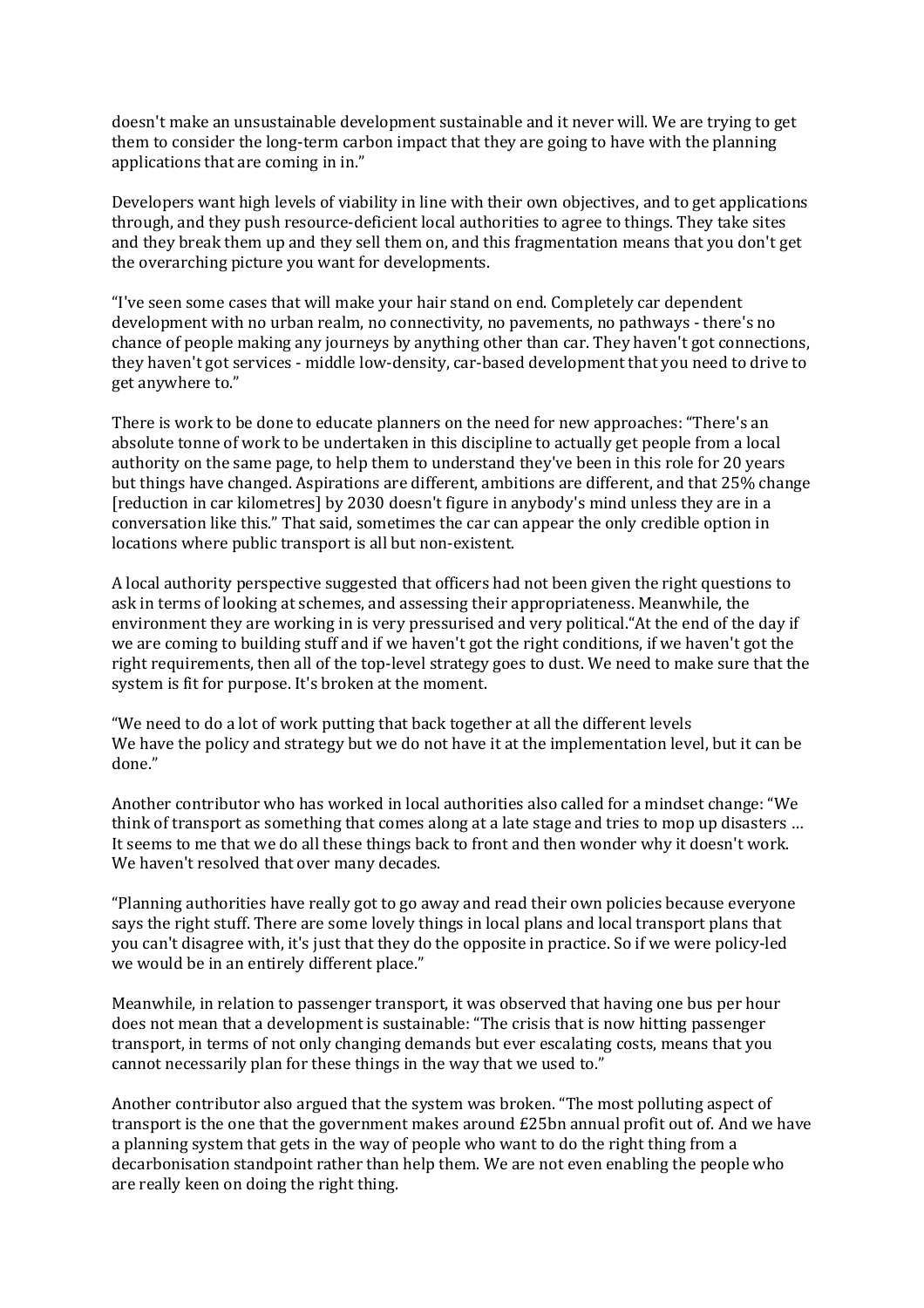"People on the edge of cities like Bristol, Oxford and Cambridge have been trying to put in things that are very car light and they are engaged in battles of one kind or another with planning authorities around the driveway - the provision of overly generous ratios of car parking spaces to dwellings in very convenient places – and the roundabout or the junction. I'm not blaming the people involved in those planning authorities, it's the system."

Meanwhile, another pointed out that shops and mobility hubs need to be built first, "not in Phase 6 of the development by which time everybody drives".

#### **Planning reform**

Are we going to see planning reform with teeth anytime soon? It was suggested that if we do it's most likely to be in the Government's Levelling Up Bill, which is expected in Summer 2022. It provides an opportunity to crystalise two or three big things that some would like to see.

For example, the self-imposed legal obligation on the Government to achieve net zero by 2050 is not currently reflected in the National Planning Policy Framework (NPPF) in the way that it ought to be.

"You're only going to affect change in new development significantly if you've got that legal obligation. There are some councils that are going over and above in their local plans, but most of them don't have to [so they don't]."

The structure of local government was another area where planning reforms could be implemented. As a result of research and conversations with chief planning officers, larger unitary authorities were cited as being successful places that are capable of joining the dots and delivering at scale. They have chief planning officers who are in control of planning, the climate change brief, building control and highways and transportation. They are therefore able to move away from silos towards a more integrated systems approach.

There was a plea to consider developers when implementing planning reforms. "We've got to be very careful not to create system that is going to be incredibly difficult and complicated and expensive to use as we put more controls into it because that is the way that you then get developers pushing back against it, or indeed having to spend so much time making the plan they actually haven't got any money left for the public realm or design improvements. They default to business as usual, because even doing that is hard. We need to think about it from the user point of view as well what is great policy."

Another contributor also called for consideration of the developer. "They have an enormously important role to play in this. At the moment what we get in from developers is very, very far away from what we've asked them to put forward. Then it's such a long and protracted negotiation and politicians get involved. Then we just acquiesce and go for the path of least resistance. So I think the developer and the part they play in this is absolutely huge."

Wales was highlighted as a positive example of where everything is being considered through the lens of protecting future generations. In policy terms this means that planning now comes under the environment brief.

The correct hierarchy of decision-making should be about carbon first and trip generation later. "We've got so many examples where decisions for really good mixed use, sustainable applications have been thrown out because there weren't enough parking spaces." Another contributor pointed out that Active Travel England is coming into play and will get powers to intervene and make a difference.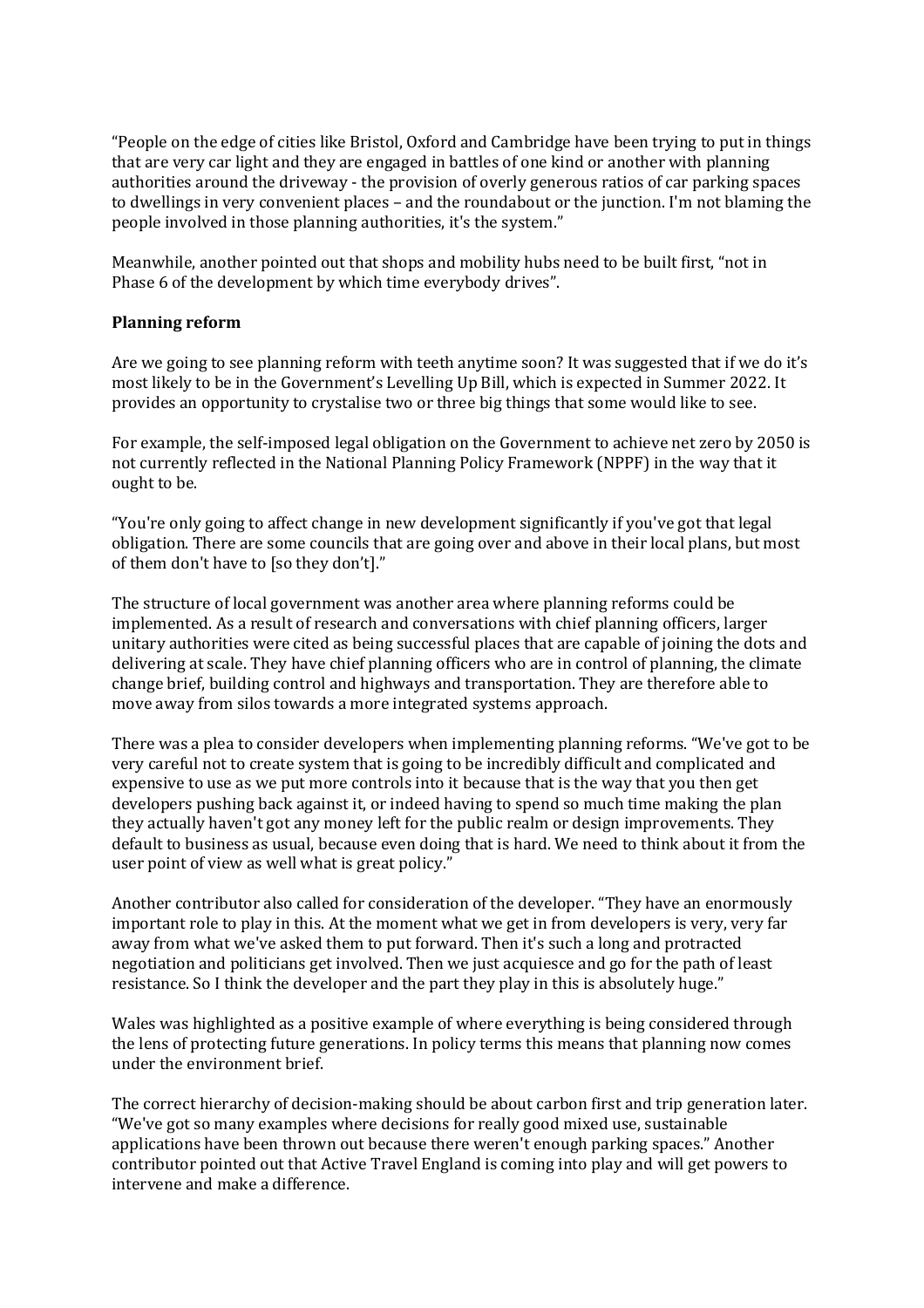Cross boundary issues were identified as an area where reforms were needed. "You can't think about Somerset without thinking about North Somerset and Wiltshire and Bath and North East Somerset, because they are all approving developments that are loading onto the same roads."

"You need to move from moving vehicles as a success measure of roads to measuring people. As long as you just measure throughput of vehicles you are not going to give priority to car sharing or coaches or buses, because they are just one vehicle.

"We need sub-national plans covering, say, the whole of Lancashire rather than trying to pick things out.

"We need to highlight that other countries do this differently and better."

#### *Phygital* **mobility**

"How many elephants do you need in the room? God comes along and he says I think everybody should work closer to home so I'm going to give you the internet. So he gives you the internet and people keep commuting long distances and using the internet at the other end. So he thinks 'I've had enough of that', so he gives us a pandemic. Everybody has to work at home, some people can't. It goes on for long enough that we know no how it works and when it works. Now he's saying that our energy in the future may not be very resilient, and it will be a lot more expensive, and your pocket is going to be more empty. Everything is pointing towards the need to localise facilities.

"We need to plan for *phygital* mobility - physical and digital, you can't separate the two in 2022. You've got to have the two together."

Taking up this point, another added: "We have to see that there is a silver lining in the set of crises that we are facing right now. The silver lining may disappear if we are not careful. There are opportunities that are unprecedented within that for the taking, and digital clearly is one of them."

#### **Devolution**

One of the things that the National Infrastructure Commission has pushed really consistently is the need for devolution, said one contributor, "because it's only when you get into some proper devolution that you can bring some of those decisions together".

"While it's all being dealt with in those silos, slowly feeding down, you can't pull the thing back together."

Other contributors also cited the importance of devolution. "It's that combination of devolved power and some funding settlements. Small changes spreading are actually going to be more effective and more acceptable than trying to have some big top-down 'everybody must do this' solution".

#### **Density**

A piece of work by the Centre for Cities was cited. It drew comparisons with continental cities, where city centre density as much higher and where people will tend to in low-rise apartments with decent public space. Such developments are rare in the UK.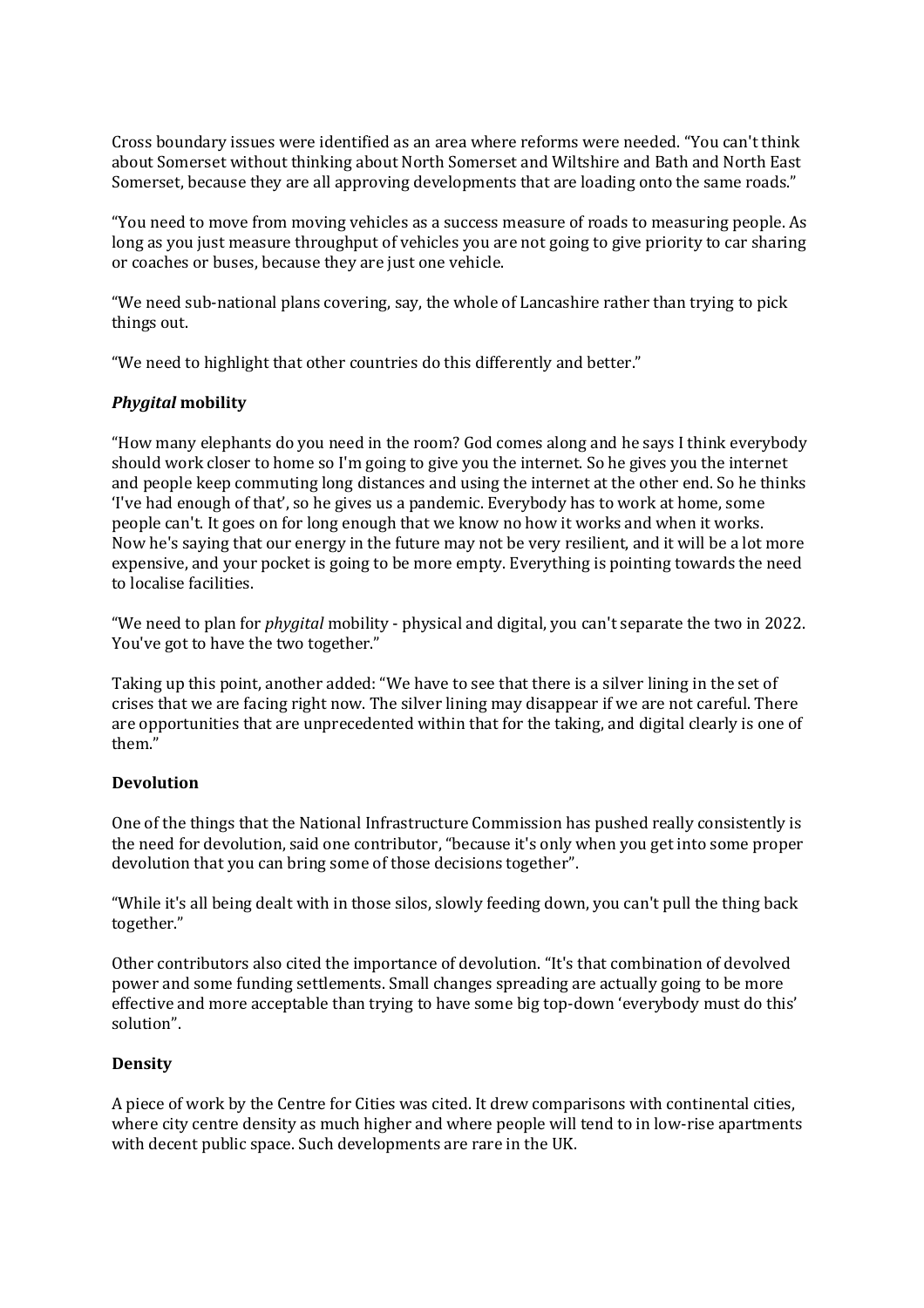The Barbican in the City of London was cited as an example of such a development. This was a highly successful development but it never really caught on as a way to manage more dense developments. More dense developments like this are required if we are going to support a public transport system and offer shorter distances necessary to make cycling or walking attractive. There is therefore a question about what sort of templates of development we should be talking about.

Meanwhile, "minor densification", spread out over a lot of places, was suggested as a way to make a big difference. This could involve adding a storey to a house or adding a storey right along a High Street. "That is the kind of way in which we might make urban and intra-urban transport more sustainable and attractive, because to get behaviour change you have to make something more attractive."

Carrots as well as sticks are needed to influence behaviour. "If we prescribe behaviour change that makes people feel worse off it's not going to get very far, so I think we have a challenge on making density more attractive."

However, templates are needed for dense developments that are also attractive places for people to live and raise families. Manchester was cited as an example of a place that has built new high-rise blocks, but is this really the kind of development that people want to live in, especially when they have a family? How do you manage active travel safely for children in such environments, for example? How do you stop the school car trip?

## **Trip chains**

Trip chains, journeys which link up several locations, such as the school-run, a shopping trip and a commute to and from work, were cited as being among the core questions that we should really focus on.

Those chain trips are done with things like pushchairs and small kids, and they are many times more effectively done in a private vehicle than other modes. That encapsulates the challenge, and behaviour change must therefore be supported by effective infrastructure.

That means going back and challenging the design of new developments, particularly in relation to making them more walker-friendly, because they are often lacking. "I was absolutely shocked when we first went and looked at some of the new developments in Milton Keynes and you realise that you really wouldn't want to walk around them. They weren't friendly to that. Even if you could walk into them you wouldn't walk out of them into anything else."

#### **Funding**

There was a plea for the Government to give long-term funding settlements to local authorities so that they can make long-term plans.

Another contributor observed some progress on equipping local authorities with the resources they need: "There is something going on at government. We are starting to get support to provide capacity and capability to local authorities in the build up to what is potentially a rapid development of Local Transport Plans."

The Housing Infrastructure Fund was identified as helping to promote car-dependent developments. This money is generally for road construction and is on "a ridiculously short" timescale because it's designed to speed up housing delivery.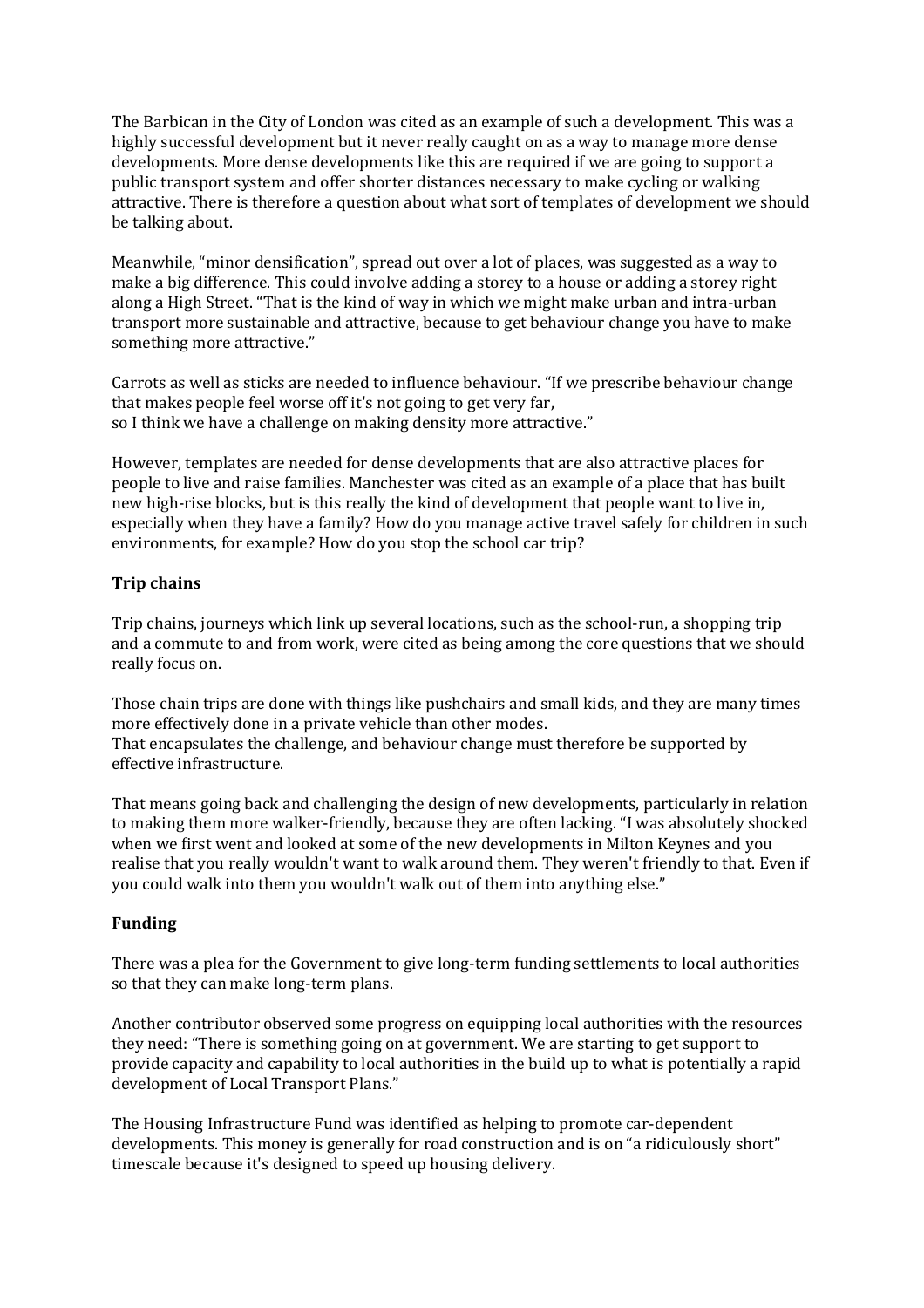"This means you have to take all the decisions with speed otherwise you lose the funding. Councillors are not going to turn down the funding from government so they approve the big roads immediately, before the development is even designed.

"There's no commitment to sustainable travel or anything else. The game is lost. That is the culture that we need to change."

Another said: "We have to get away from this business of writing business cases to get housing infrastructure funding when the principal was already established that this was where we needed to put housing and infrastructure … Other countries across Europe just don't do it like that. They just get on with stuff."

Another highlighted that funding was in short supply. "We don't have enough money on planning. We don't have enough planners. We don't have enough transport planners. We need people to be able to deliver the cycling schemes that we need. We need people to be able to deliver the buses network that we need. And we need people to deliver the future charging infrastructure that is needed."

There are revenue streams appearing, but they are all individual. "There is nothing about joining it all together or giving local flexibility. An authority might decide that they don't need charging points, they need to invest in buses or cycling. It's not done like that which is deeply frustrating. I think there is more flexibility in the Mayoral Combined Authority areas. They say there is going to be more flexibility coming with the new County Deals. We will see."

### **Outdated data**

The Government has been working on the presumption that we need 300,000 homes a year, but some are now questioning this.

In January, the Office of National Statistics republished its projections for population growth, but it didn't say anything that we did not already know.

We already knew that the natural reproduction rate in the UK is mimicking the rest of Europe. It is around 1.6, which is below the replacement level of 2.1. It has been below that level for some time.

Immigration has plateaued in the UK the policies for immigration becoming stricter. The projected population growth is therefore flattening out. There is still some growth projected for about 10-15 years and then a plateau, but it could be that the plateau has already begun.

The data that is still being used to assess housing needs was produced years ago, and it was argued that we don't now need 300,000 new homes a year. We need considerably fewer.

At the same time, transport planning still uses TRICS [a database of trip rates for developments, used in the United Kingdom for transport planning purposes, specifically to quantify the trip generation of new developments], which is also based on older population data1.

"We are over scaling," it was argued. "Maybe it's not radical but it's significant enough that over time we are designing the wrong places."

<sup>1</sup> It should be noted that the way in which the 30+ year time span of the TRICS database is used to inform development planning has recently been reviewed and a new TRICS 'Guidance Note on the Practical Implementation of Decide and Provide' published <http://www.trics.org/decideandprovideguidance.html>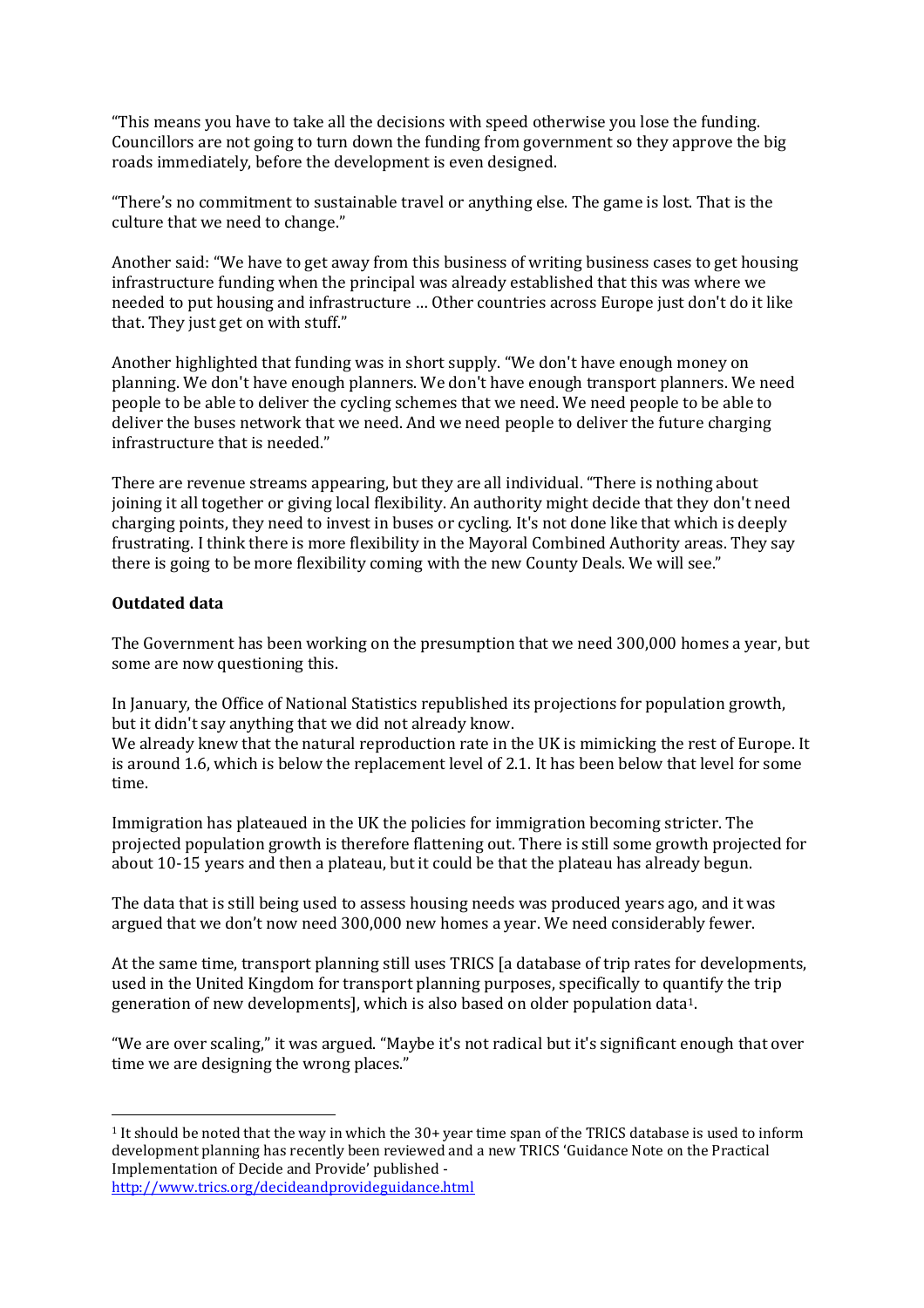#### **Retrofitting**

It was argued that planning professionals are focussed very much on the delivery of new housing and major developments. However, "we forget the key and crucial thing now is to restructure the city we have and make the cities we have fit for the next century".

A contributor agreed that there is a huge opportunity to retrofit existing communities. "People say 'there's nothing more sustainable than an old car', well actually let's stick with the developments we've already got. They may not be that well connected but they are a lot better than starting off with a greenfield site somewhere in the middle of nowhere."

The Transport for New Homes<sup>2</sup> campaign has gone out and examined what is being built on the ground across England. On a positive note, one contributor noted: "Some of the site visits … suggested that some really quite small bits of retrofitting would make a huge difference. Basically all the people involved in managing and planning those places don't actually believe that anybody would ever walk there and they've never tried it themselves. There are bits of walkway that finish off in muddy puddles. Some quite small-scale retrofitting would make a huge difference."

Another contributor argued that retrofitting is not going to be easy but it is fundamental. "Building within your existing towns is a challenge but it's well worth the effort, and the uplift in land values that you get from it can go some way towards paying it.

"Retrofitting new settlements into the existing transport infrastructure is a more effective way of moving forward and tends to upset fewer people. But you have to guarantee from the outset that the locations you use are those which are already well served by public transport."

### **Politics**

Short electoral timeframes don't allow for a long payback and that was identified as an in-built challenge.

The roll-out of Low Traffic Neighbourhoods demonstrated the importance of having a mandate. This is attained by working with local people and local communities. A constant narrative enables politicians and planners to take people with them.

At a national level, consistency from government is required. "At the moment we still get too many inconsistent messages."

The National Bus Strategy for England, *Bus Back Better*, was cited as an example of this inconsistency. At first there was £3bn of funding available, but now there is £1.2bn. At the same time, fuel duty has been reduced by 5p.

There are mixed messages on cycling too. Councils were instructed to get on with implementing pro-cycling measures and then found themselves being criticised by Grant Shapps, the Secretary of State for Transport, for the way they were doing it.

"We hear messages that 'Motorists are King' and yet we want to do all this stuff on decarbonisation."

Another pointed out that public opinion of the importance of addressing climate change is also inconsistent. Opinion polling ahead of last autumn's COP26 climate change summit in Glasgow

<sup>2</sup> <https://www.transportfornewhomes.org.uk/the-project/building-car-dependency/>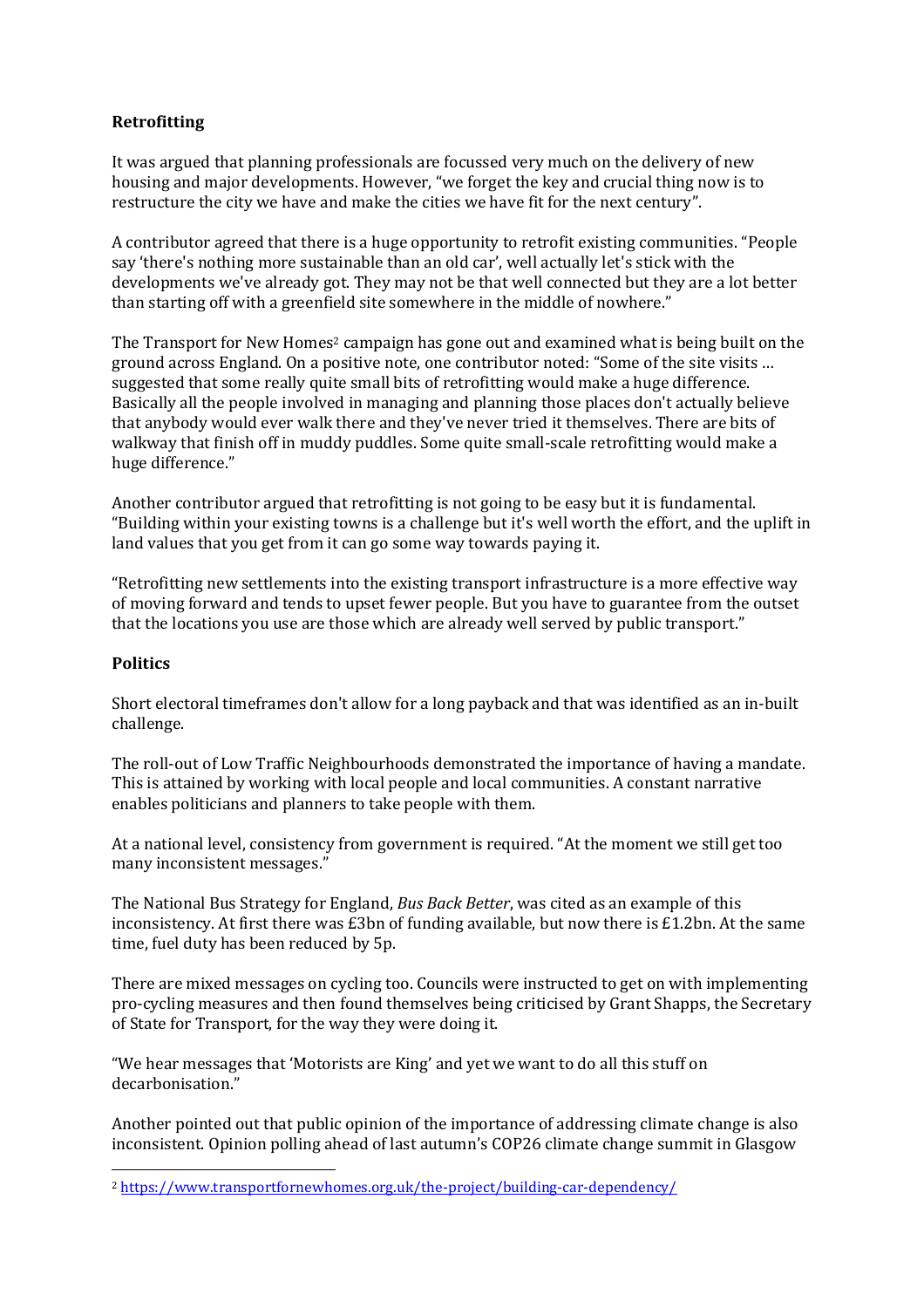showed that concern for the environment was at the highest it has ever been since the beginning of the survey back in the 1980s. However, a couple of months after COP26 it dropped 26 points. "The public is seemingly so volatile in the midst of so many things to be exercised about."

Another contributor observed: "It's easiest to be a strong leader when you've got everybody behind you pushing you forward."

The problem is that people too often suggest simple solutions for what appear to be simple problems – for example, "oh congestion, we need more roads" – and it doesn't work.

Who is the person who can come forward and explain all of this clearly to people? *The Hitchhiker's Guide to the Galaxy* by Douglas Adams was cited as a wonderful way of ridiculing the unthinking construction of a by-pass. Greta Thunberg has meanwhile come along helped to elevate consciousness of climate change to new levels: "There has been fabulous amounts of work by really clever people for years and years but one person suddenly elevates it."

High profile champions are perhaps crucial, with another contributor identifying cycling campaigner Chris Boardman as another figurehead who can "cut through and reach the public in a way that professional ranks can't".

#### **Focusing on outcomes**

"It's always a road project, a housing project, a retrofit project," said one contributor. "They are not really talking to each other and they are not really aligned."

It was suggested that local authorities should instead be focussed on pre-agreed outcomes defined by very clear metrics.

"Endless vision documents say the right things but they never follow through. That's because nobody is establishing any metrics.

"With highways in particular it is quite clear what their metrics are and what their incentives are, which is often safety to move vehicles without getting congestion on the roads. But they don't really have any other metrics for well-being, sustainability, happiness. Until we do that there will always be the person in the room trying to argue for the wider road or against changing a piece of infrastructure."

Reform of the National Planning Policy Framework (NPPF) offers an opportunity to include "some really strict metrics". "It might be that you need to have a line in the NPPF that talks about modal share. It is very easy for people to nod to sustainable transport and say they have given it consideration, but until you say 'your development must achieve a modal share which is set out in the Transport Decarbonisation Plan', whether it's 50% active and sustainable, that could answer the question about why we keep building in places that we really shouldn't be putting homes at the moment.

"So then if you throw 2,000 homes on an airfield you are going to be measured against that 50%. You are going to have to put in a Bus Rapid Transit and that will then come out of the land price itself. Then you will quickly see people not building in these areas."

Another contributor added: "We need a much more objective-led approach to metrics. Personally I have been inspired by Professor Chris Whitty, the way he stands next to the Prime Minister with his trajectories. Instead of looking a year back and saying 'it's getting worse', we are trying to adjust the trajectory to whatever the milestone is."